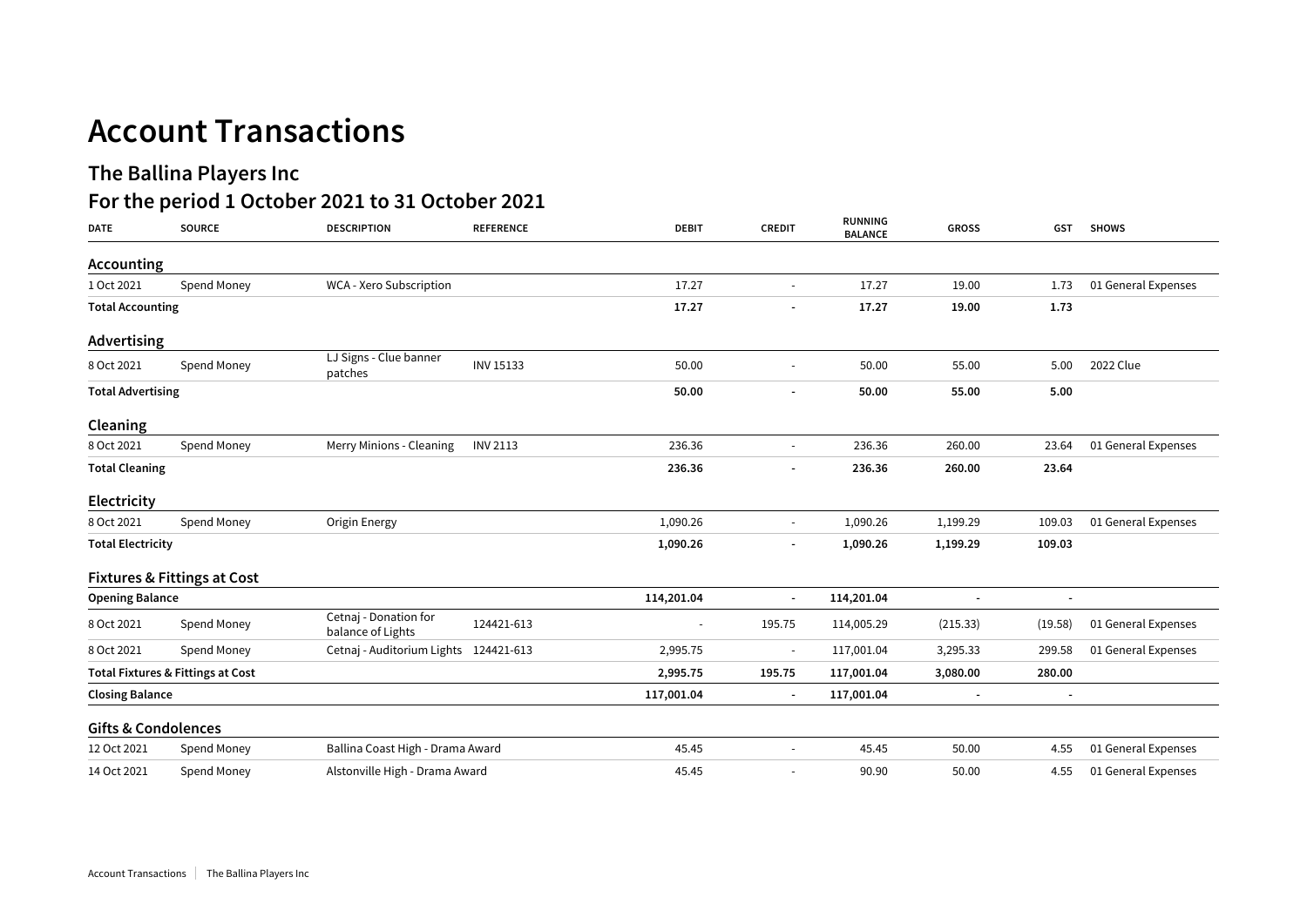| <b>DATE</b>                          | <b>SOURCE</b>                  | <b>DESCRIPTION</b><br><b>REFERENCE</b>        | <b>DEBIT</b>   | <b>CREDIT</b>            | RUNNING<br><b>BALANCE</b> | <b>GROSS</b> | <b>GST</b>               | <b>SHOWS</b>        |
|--------------------------------------|--------------------------------|-----------------------------------------------|----------------|--------------------------|---------------------------|--------------|--------------------------|---------------------|
|                                      |                                |                                               |                |                          |                           |              |                          |                     |
| 15 Oct 2021                          | Spend Money                    | Xavier Catholic College - Drama Award         | 45.45          | $\blacksquare$           | 136.35                    | 50.00        | 4.55                     | 01 General Expenses |
| 15 Oct 2021                          | Spend Money                    | Emmanuel Anglican College - Drama Award       | 45.45          | $\overline{a}$           | 181.80                    | 50.00        | 4.55                     | 01 General Expenses |
| <b>Total Gifts &amp; Condolences</b> |                                |                                               | 181.80         |                          | 181.80                    | 200.00       | 18.20                    |                     |
| <b>Merchant Facility</b>             |                                |                                               |                |                          |                           |              |                          |                     |
| 1 Oct 2021                           | Spend Money                    | <b>NAB</b>                                    | 26.36          | ÷,                       | 26.36                     | 29.00        | 2.64                     | 01 General Expenses |
| 1 Oct 2021                           | Spend Money                    | <b>NAB</b>                                    | 54.73          | $\overline{a}$           | 81.09                     | 60.20        | 5.47                     | 01 General Expenses |
| 29 Oct 2021                          | Spend Money                    | <b>NAB</b>                                    | 54.55          | $\blacksquare$           | 135.64                    | 60.00        | 5.45                     | 01 General Expenses |
| 29 Oct 2021                          | Spend Money                    | <b>NAB</b>                                    | 26.36          | $\blacksquare$           | 162.00                    | 29.00        | 2.64                     | 01 General Expenses |
| <b>Total Merchant Facility</b>       |                                |                                               | 162.00         |                          | 162.00                    | 178.20       | 16.20                    |                     |
| <b>Petty Cash</b>                    |                                |                                               |                |                          |                           |              |                          |                     |
| <b>Opening Balance</b>               |                                |                                               | 126.77         | $\overline{\phantom{a}}$ | 126.77                    |              | $\blacksquare$           |                     |
| 1 Oct 2021                           | Receive Money                  | Cash & Cheques - Petty cash                   | $\blacksquare$ | 126.75                   | 0.02                      | (126.75)     | $\overline{\phantom{m}}$ | 01 General Expenses |
| <b>Total Petty Cash</b>              |                                |                                               | ä,             | 126.75                   | 0.02                      | (126.75)     | $\overline{\phantom{a}}$ |                     |
| <b>Closing Balance</b>               |                                |                                               | 0.02           | $\blacksquare$           | 0.02                      |              | $\overline{\phantom{a}}$ |                     |
| <b>Rent Received</b>                 |                                |                                               |                |                          |                           |              |                          |                     |
| 1 Oct 2021                           | Receive Money                  | Cash & Cheques - Family History               | $\blacksquare$ | 136.36                   | 136.36                    | 150.00       | 13.64                    | 01 General Expenses |
| <b>Total Rent Received</b>           |                                |                                               | ۰              | 136.36                   | 136.36                    | 150.00       | 13.64                    |                     |
|                                      | <b>Repairs and Maintenance</b> |                                               |                |                          |                           |              |                          |                     |
| 8 Oct 2021                           | Spend Money                    | SPL Security - Lock for annex                 | 88.63          | L,                       | 88.63                     | 97.49        | 8.86                     | 01 General Expenses |
| 8 Oct 2021                           | Spend Money                    | Bunnings - Hand rail for disabled toilet      | 44.91          | $\overline{a}$           | 133.54                    | 49.40        | 4.49                     | 01 General Expenses |
| <b>Total Repairs and Maintenance</b> |                                |                                               | 133.54         |                          | 133.54                    | 146.89       | 13.35                    |                     |
| Security                             |                                |                                               |                |                          |                           |              |                          |                     |
| 8 Oct 2021                           | Spend Money                    | Cav Security - Oct-Dec<br>61236<br>Monitoring | 45.00          | $\overline{a}$           | 45.00                     | 49.50        | 4.50                     | 01 General Expenses |
| <b>Total Security</b>                |                                |                                               | 45.00          | ٠                        | 45.00                     | 49.50        | 4.50                     |                     |